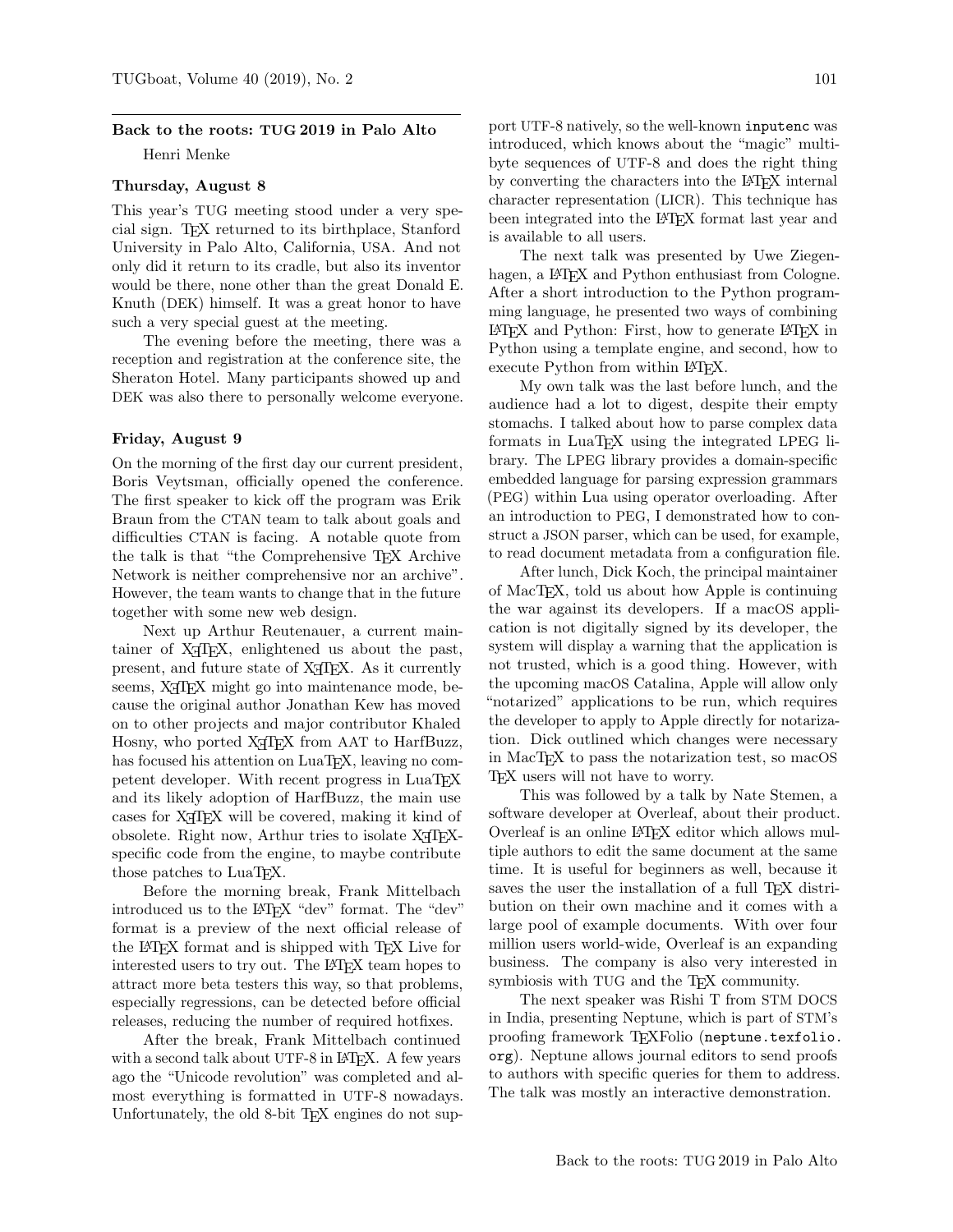Before the afternoon break, Pavneet Arora spoke about distraction-free writing with Vim and how he leveraged those features to finish his latest novel.

The last session of the day started with a talk about Knuth's book  $T_F X$ : The Program. Because TEX is a literate program, the source code and the documentation can be generated from the same file and it should be possible to read the code like a book. However, the structure of the TEX program is bottom-up, i.e., numerous low-level details are discussed before moving to the big picture, which makes the book hard to read. The speaker, Shreevatsa R, has collected resources to aid with reading at <shreevatsa.net/tex>.

Next up, Petr Sojka reviewed the history and current usage of TEX at his home institution, the Masaryk University in the Czech Republic where the pdfTEX engine was born.

This was followed by Shakthi Kannan, who introduced his free software framework "The X<sub>IIE</sub>X Book Template" to publish multilingual books using X<sub>T</sub>T<sub>F</sub>X, based on Emacs Org-mode and T<sub>F</sub>X. He presented prominent features and shared experience in creating and publishing books using the framework.

The last speaker of the day was Jim Hefferon, who spoke about his experience helping new LAT<sub>EX</sub> users (or as he called them "the great unwashed") in the r/latex forum on Reddit. He presented a survey of which questions are frequently asked, and pointed out that new users tend to frequent social sites on the web much more than the TUG site.

After the sessions had ended it was time for the TUG Annual General Meeting. The main theme was how to raise money for TUG by interacting first and foremost with the institutional members. Notes from Jennifer Claudio follow this report.

## Saturday, August 10

On the second day of the conference we were visited by our special guest DEK, who attended all the sessions and the banquet afterwards.

The first session of the second day was started off by Petr Sojka and his son Ondřej, who spoke about their recent effort in generating better hyphenation patterns for the Czech language.

After that Arthur Reutenauer gave another, more historical talk where he reviewed the history of hyphenation patterns in TEX. The hyphenation algorithm by Liang and Knuth has since made its way into many other programs, such as OpenOffice. Therefore it seemed appropriate to unify the mess of hyphenation patterns and make them publicly available outside of CTAN. The project is ongoing and very successful (<hyphenation.org>).

The next talk was an earthshaking announcement by DEK's former PhD student David Fuchs. He has taken TEX and METAFONT and combined them into a single program with graphical output of the generated DVI. When T<sub>F</sub>X tries to load fonts, these are created ad-hoc by METAFONT and cached. At each page, the state of the T<sub>E</sub>X engine is recorded and the difference to the previous state is cached. When then editing the text, T<sub>EX</sub> is able to preview the changes in real time, even for large documents such as The T<sub>F</sub>Xbook.

After the morning break we heard the presentation by Tom Rokicki, maintainer of the [dvips](https://ctan.org/pkg/dvips) program. Even though [dvips](https://ctan.org/pkg/dvips) has been mostly stable for a long time, Tom was unsatisfied with the fact that when bitmapped Type 3 fonts were used, it was not possible to copy and paste text from the output PDF. To this end he implemented a new font encoding routine, which reads optional encoding data to map the font correctly. This change will be available in an upcoming version of [dvips](https://ctan.org/pkg/dvips).

In the next presentation, Martin Ruckert introduced his newest creation, the HINT file format. The HINT file format, produced using the HiT<sub>E</sub>X program, is very similar to the output of \showlists, as it captures most of the important information. This information can then be used by a viewer to generate screen output which is very similar (or even equivalent) to TEX, without implementing all of the algorithms. This allows reflowing the text, resulting in a great application for eBook readers, which so far have notoriously bad typesetting quality.

The last talk before the lunch break was given by Doug McKenna about his implementation of a TEX interpreter as a library, JSBox. This library is bundled with iOS applications to typeset interactive eBooks ad-hoc. This was demonstrated using his latest book Hilbert Curves.

Before the program resumed after lunch it was time for the group photo. After that Jennifer Claudio entertained us with different shapes of the letter 'E' that she had seen on her way to the conference.

This was followed by a talk by Federico Garcia-De Castro, a professional composer and typesetting enthusiast, who has designed an algorithm for typesetting so-called slurs in sheet music with META-FONT. It was amazing to see how much attention he spent to detail and how superior his approach is compared to commercial scoring software.

Afterwards William Adams presented a fun little project in which he manufactured a small wooden box with a CNC machine at home. The blueprints for this box were prepared with T<sub>E</sub>X.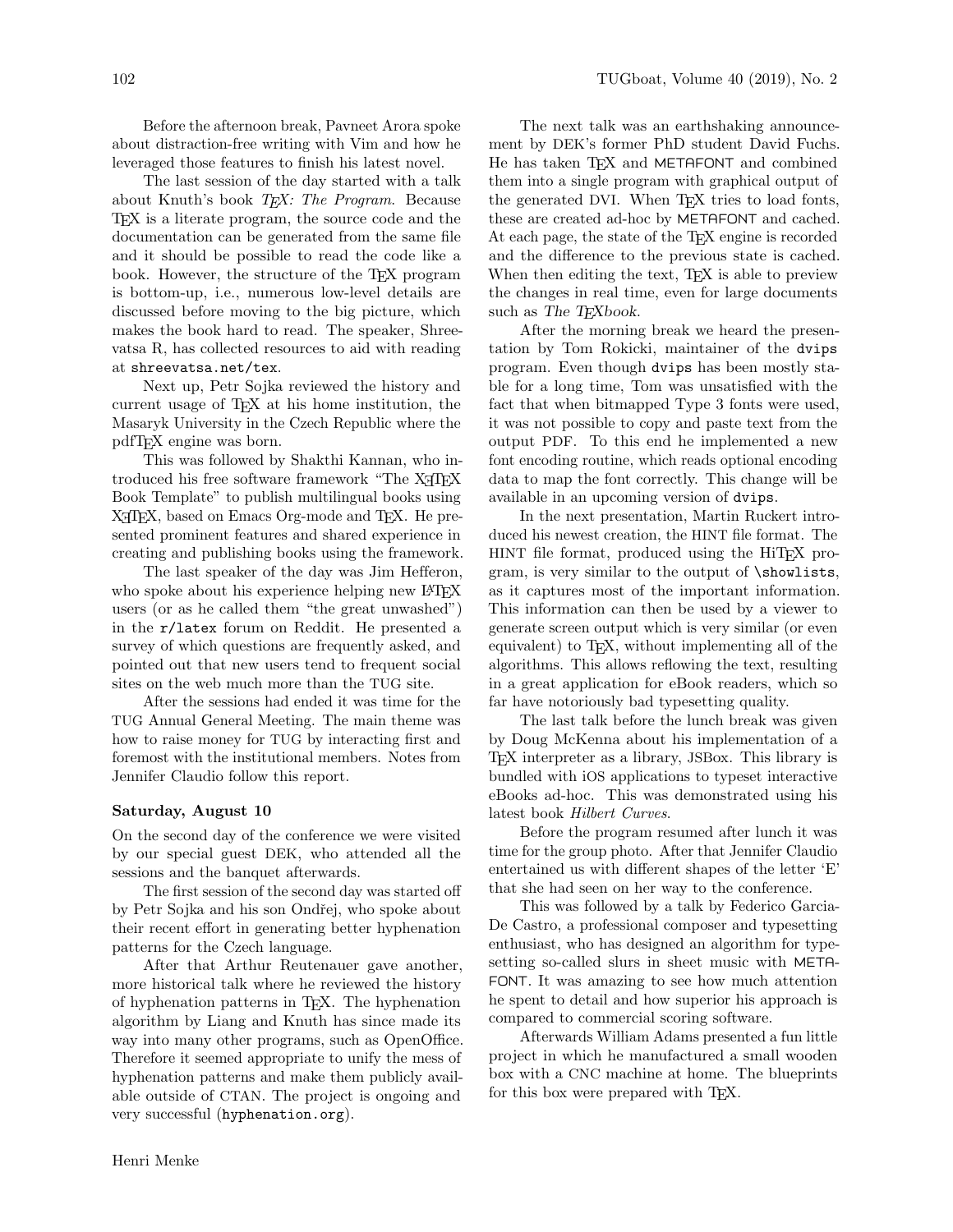The last session of the day was opened by Boris Veytsman, who talked about another method to prepare commented editions of a text. In this case the target was a mathematics textbook in which the teacher's version contains extra comments all around the page. This was achieved by means of his new package [commedit](https://ctan.org/pkg/commedit).

The next presentation was a history lesson by Behrooz Parhami about the evolution of Persian and Arabic scripts from the early days of handwritten script, over the introduction of movable type, and eventually typewriters, to computer typesetting and the problems with bitmapped fonts due to small features in the glyphs.

This talk set the stage perfectly for the next, by Amine Anane, who introduced his software "Visual METAFONT", which can trace the outlines of scanned glyphs and turn them into a variable font. The newly introduced extensibility of glyphs should eventually be respected by TEX when breaking lines to offer superior typesetting for Arabic script.

The final talk of the day was presented by Takuto Asakura. The use of mathematical markup is very heterogeneous and does not necessary reflect the corresponding semantics in scientific documents. To this end, the speaker designed a synthetic analysis which harnesses the written descriptions of formulae in natural language to assign meaning to the markup.

After the official program, Herbert Schulz ran a workshop on the macOS (LA)T<sub>E</sub>X editor TeXShop.

In the evening of that day a lovely and delicious banquet took place at the Sheraton hotel. We were honored by the presence of our special guest DEK. Dinner was followed by a raffle of TAOCP set of physical books and two e-book vouchers, all donated by Pearson, as well as two T<sub>E</sub>X lion plushies donated by Jill Knuth, and a framed original black and white conference drawing. For her efforts on the local organizing committee, Boris presented Jennifer Claudio with this year's Duane Bibby signed original color conference drawing. In addition, Cheryl Ponchin and Sue DeMeritt's long service to TEX and TEX Users Group was recognized with a personalized gift certificate, as they retired from the TEX Users Group board this year. Barbara Beeton, a charter member of TEX Users Group and the TEX Users Group board, among many other T<sub>E</sub>X and T<sub>E</sub>X Users Group activities, was also recognized, with the first lifetime membership to TEX Users Group, on the occasion of her retirement from the AMS. Barbara was also given a personalized gift certificate and other group memorabilia. Finally, Don Knuth was given unusual books of organ music as a small token of appreciation, on behalf of the entire TEX community.

### Sunday, August 11

The last day of the conference was begun by Antoine Bossard, who teaches at Kanagawa University in Japan. There he is confronted with typesetting mixed CJK and Latin content, so he presented his minimal approach for TEX macros to facilitate this.

The next talk was delivered by Jaeyoung Choi, who in collaboration with others designed a module for the FreeType library to render METAFONTgenerated and TEX-oriented bitmap fonts. FreeType is used on many platforms including Android and Apple operating systems.

In the last talk of the first morning session, Jennifer Claudio reported on a project she undertook with her student Emily Park. They studied whether machine learning techniques could be used to detect transliterated English words in Korean text with the Hangul alphabet. As of now it seems that measures such as grayness are not sufficient to distinguish.

The second sessions started with Rishi T from STM DOCS in India, with the second presentation on STM's proofing framework T<sub>E</sub>XFolio, which is a complete journal production system that supports LATEX and XML input and HTML5 and ePub output.

Then we moved on to the next talk by Boris Veytsman. He had applied machine learning techniques to BIBT<sub>F</sub>X datasets. Starting from an annotated set of BibTEX records he had collected from online sources, a neural network was trained to identify author, title, journal, etc., from the generated output. So far the results are mixed because citation styles vary in a rather inconvenient fashion. Most tend to abbreviate authors with initials, and physics journals often omit titles.

Before lunch we heard about another T<sub>E</sub>X format that does not come up very often but is nevertheless very important — Texinfo. It is a format for software documentation that can produce a number of different outputs including HTML and PDF. The speaker Didier Verna is applying Texinfo to the Common Lisp ecosystem to automatically generate documentation for all of the available libraries (numbered in the thousands): <quickref.common-lisp.net>.

After lunch Uwe Ziegenhagen presented his second talk, this time on creating and automating exams with LAT<sub>F</sub>X using the [exam](https://ctan.org/pkg/exam) package. Again using Python, he created different versions of the same exam to make it harder for students to copy.

This was followed by another talk on exams, by Yusuke Terada, who wants to optimize marking of the Japanese national exam called the "center test". To this end he created machine-readable exam sheets using TEX and matching software which presents the